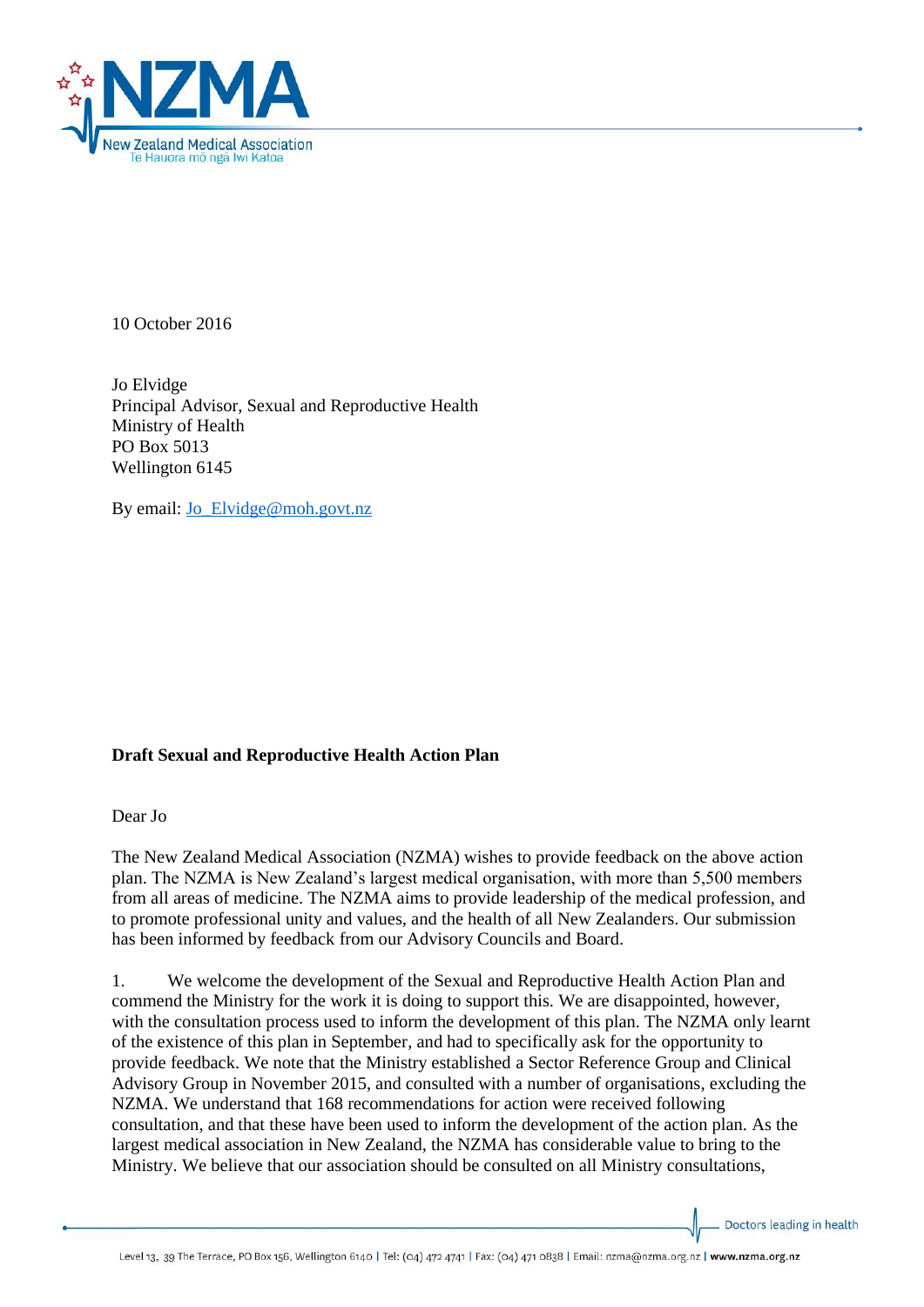regardless of the specific content. It is our view that targeted consultation is poor practice and has the risk of omitting the views of key stakeholders. This type of consultation should not happen.

2. We note that Māori and Pasifika are identified as priority populations across the action plan. It is of concern that, to the best of our knowledge, Te ORA (Māori Medical Practitioners Association) has also not been consulted to date to inform the development of the action plan. Before the action plan is finalised, we recommend that Te ORA and the Pasifika Medical Association are given the opportunity to provide feedback. Given that priority actions include promoting inclusiveness, with the LGBTIQ community identified as a priority community, we believe that the plan also needs to include Fertility Medicine. We suggest that the Ministry engage with representatives from Fertility Medicine to ensure that this important component of sexual and reproductive health is not missing from the action plan.

3. The above concerns about the consultation process notwithstanding, we consider the draft action plan to be generally reasonable. While we welcome the plan's strong focus on the equity of access to sexual and reproductive health services, we suggest that equal prominence be given to equitable outcomes. We are strongly in favour of promoting positive, respectful and ageappropriate, sex education. We commend the Ministry for incorporating a 'comprehensive sexuality education' approach into the plan, an approach that is also recommended by the UNFPA.<sup>1</sup> Comprehensive sexuality education enables young people to make informed decisions about their sexuality and health.<sup>2</sup> These programmes build life skills and increase responsible behaviours, and because they are based on human rights principles, they help advance human rights, gender equality and the empowerment of young people.

4. While we welcome the objective for young people to have the capacity to make healthy decisions about their sexual behaviour, alcohol and drug use can impair this capacity. We suggest that the action plan should specifically recognise and address the links between the harmful use of alcohol and adverse sexual health outcomes.<sup>3</sup>

5. We note that reducing unintended teen pregnancy is one of the priority actions for healthy young people. At a policy level, making contraception widely accessible is a key factor in achieving this. Research from the United States has associated the decline in teen pregnancy between 2007 and 2012 with improvements in contraceptive use. This decline occurred despite the prevalence of sexual activity among young people staying the same.<sup>4</sup>

6. We have concerns that the action plan fails to give a single mention to General Practice, particularly in the section on 'Heath Services and Workforce Development Priority Actions'. GPs play an important role in sexual and reproductive health. Many interactions between GPs and young people also represent a potential for opportunistic interactions regarding sexual health, as well as a chance to form a trusting relationship at a time of personal change. We recommend that GPs be specifically identified and included in the section on workforce priority actions.

7. We consider it important for specialist sexual health services to be retained across New Zealand. Many people prefer to keep their specialist sexual health visits separate from their GP visits, primarily for social reasons. If existing specialist services are disestablished, there is a risk

<sup>4</sup> Lindberg L, et al. Understanding the Decline in Adolescent Fertility in the United States, 2007-2012. J Adolesc Health. 2016 Aug 15. Available fro[m http://www.jahonline.org/article/S1054-139X\(16\)30172-0/pdf](http://www.jahonline.org/article/S1054-139X(16)30172-0/pdf)

**<sup>.</sup>** <sup>1</sup> <http://www.unfpa.org/comprehensive-sexuality-education>

<sup>&</sup>lt;sup>2</sup> A good evidence-based discussion on why such approaches are better than other approaches is available from <http://www.advocatesforyouth.org/publications/publications-a-z/2390-sexuality-education> <sup>3</sup> NZMA. Reducing alcohol-related harm. Policy Briefing. May 2015. Available from

[https://www.nzma.org.nz/\\_\\_data/assets/pdf\\_file/0017/42542/Alcohol-Briefing18.may.FINAL.pdf](https://www.nzma.org.nz/__data/assets/pdf_file/0017/42542/Alcohol-Briefing18.may.FINAL.pdf)